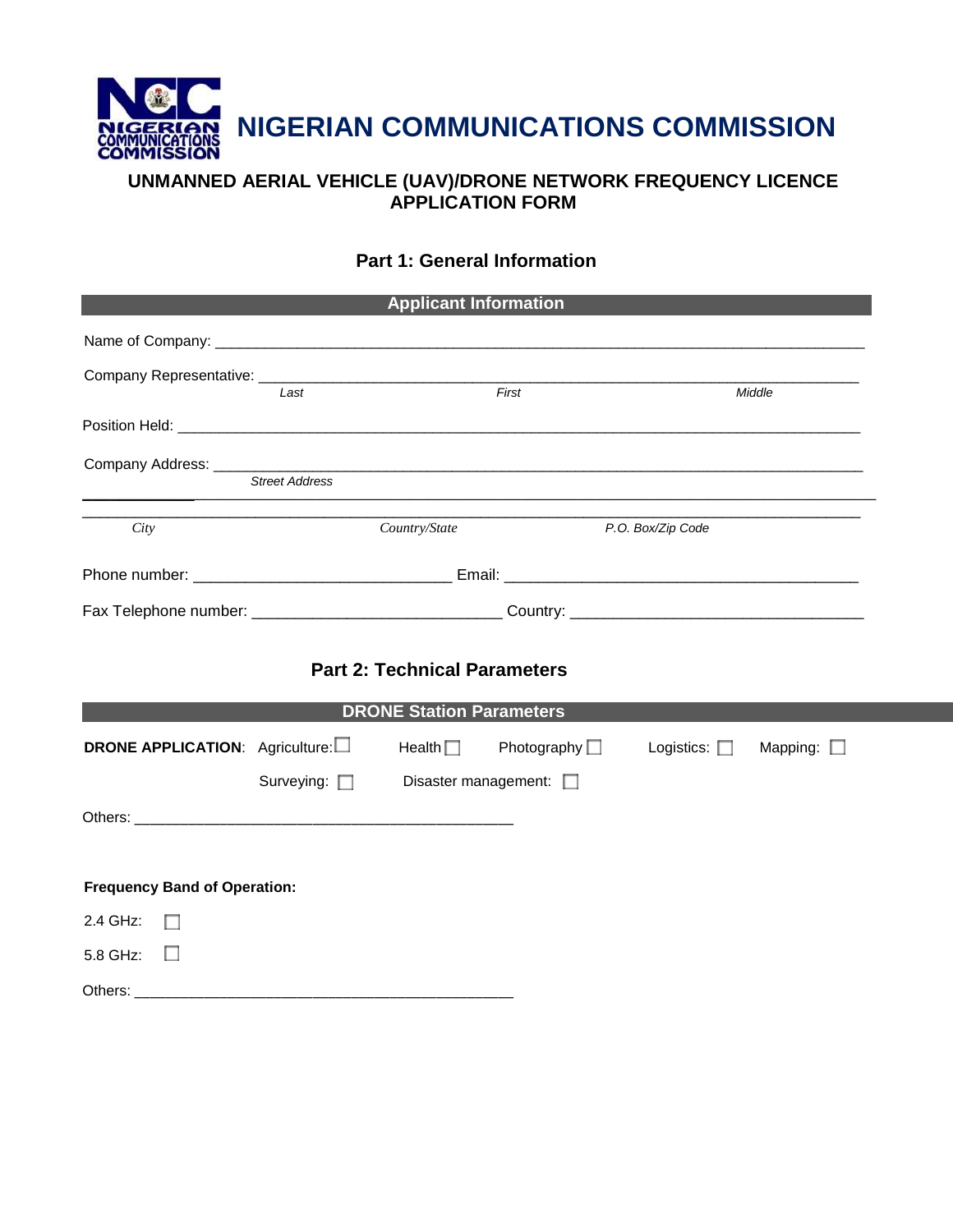## **UAV/DRONE Transmit Parameters**

|                 |                                             | Provide information regarding the proposed Transmitter:                                                                                                                                                                        |       |                                                   |                                                                                                                                                                                                                                |  |
|-----------------|---------------------------------------------|--------------------------------------------------------------------------------------------------------------------------------------------------------------------------------------------------------------------------------|-------|---------------------------------------------------|--------------------------------------------------------------------------------------------------------------------------------------------------------------------------------------------------------------------------------|--|
|                 | Power limit: ____________________ Watts     |                                                                                                                                                                                                                                |       |                                                   |                                                                                                                                                                                                                                |  |
|                 |                                             |                                                                                                                                                                                                                                |       |                                                   |                                                                                                                                                                                                                                |  |
|                 |                                             |                                                                                                                                                                                                                                |       |                                                   |                                                                                                                                                                                                                                |  |
|                 |                                             |                                                                                                                                                                                                                                |       |                                                   | Frequency Range of Operation: From: ________________ MHz To: ___________________ MHz                                                                                                                                           |  |
|                 |                                             |                                                                                                                                                                                                                                |       |                                                   |                                                                                                                                                                                                                                |  |
|                 |                                             |                                                                                                                                                                                                                                |       |                                                   |                                                                                                                                                                                                                                |  |
|                 |                                             |                                                                                                                                                                                                                                |       |                                                   |                                                                                                                                                                                                                                |  |
|                 |                                             |                                                                                                                                                                                                                                |       | <b>UAV/DRONE Receive Parameters</b>               |                                                                                                                                                                                                                                |  |
|                 |                                             | Provide information regarding the proposed Receiver:                                                                                                                                                                           |       |                                                   |                                                                                                                                                                                                                                |  |
|                 | Power limit: Watts                          |                                                                                                                                                                                                                                |       |                                                   |                                                                                                                                                                                                                                |  |
|                 |                                             | Modulation: New York Street, New York Street, New York Street, New York Street, New York Street, New York Street, New York Street, New York Street, New York Street, New York Street, New York Street, New York Street, New Yo |       |                                                   |                                                                                                                                                                                                                                |  |
|                 |                                             |                                                                                                                                                                                                                                |       |                                                   |                                                                                                                                                                                                                                |  |
|                 |                                             | Frequency Range of Operation: From: __________________ MHz                                                                                                                                                                     |       |                                                   | To <u>: MHz</u>                                                                                                                                                                                                                |  |
|                 |                                             |                                                                                                                                                                                                                                |       |                                                   |                                                                                                                                                                                                                                |  |
|                 |                                             |                                                                                                                                                                                                                                |       | <b>Associated Drone Control Center Parameters</b> |                                                                                                                                                                                                                                |  |
|                 |                                             |                                                                                                                                                                                                                                |       |                                                   | Associated Drone Station/Control Center ID: \\control \\control\\control\\control\\control\\control\\control\\control\\control\\control\\control\\control\\control\\control\\control\\control\\control\\control\\control\\cont |  |
|                 |                                             |                                                                                                                                                                                                                                |       |                                                   | Associated Drone Station/Control Center Address: ________________________________                                                                                                                                              |  |
|                 |                                             |                                                                                                                                                                                                                                |       |                                                   |                                                                                                                                                                                                                                |  |
|                 |                                             |                                                                                                                                                                                                                                |       |                                                   |                                                                                                                                                                                                                                |  |
|                 |                                             | Country: Country:                                                                                                                                                                                                              |       |                                                   |                                                                                                                                                                                                                                |  |
| Latitude:       | Deg:                                        | Mins:                                                                                                                                                                                                                          | Secs: | <u>lN or</u> □ <u>S</u>                           | In Decimal:                                                                                                                                                                                                                    |  |
| Longitude: Deg: |                                             | Mins:                                                                                                                                                                                                                          | Secs: | $\square$ E or $\square$ W                        | In Decimal:                                                                                                                                                                                                                    |  |
|                 | Site Elevation above sea level (ASL):       |                                                                                                                                                                                                                                |       |                                                   |                                                                                                                                                                                                                                |  |
|                 |                                             |                                                                                                                                                                                                                                |       | <b>Associated Space Satellite Parameters</b>      |                                                                                                                                                                                                                                |  |
|                 |                                             |                                                                                                                                                                                                                                |       |                                                   |                                                                                                                                                                                                                                |  |
|                 |                                             |                                                                                                                                                                                                                                |       |                                                   |                                                                                                                                                                                                                                |  |
|                 | Orbital Type of Space Satellite:            |                                                                                                                                                                                                                                |       |                                                   |                                                                                                                                                                                                                                |  |
|                 | <b>Orbital Position of Space Satellite:</b> |                                                                                                                                                                                                                                |       |                                                   |                                                                                                                                                                                                                                |  |
|                 | Degree E: ______________________            |                                                                                                                                                                                                                                |       |                                                   |                                                                                                                                                                                                                                |  |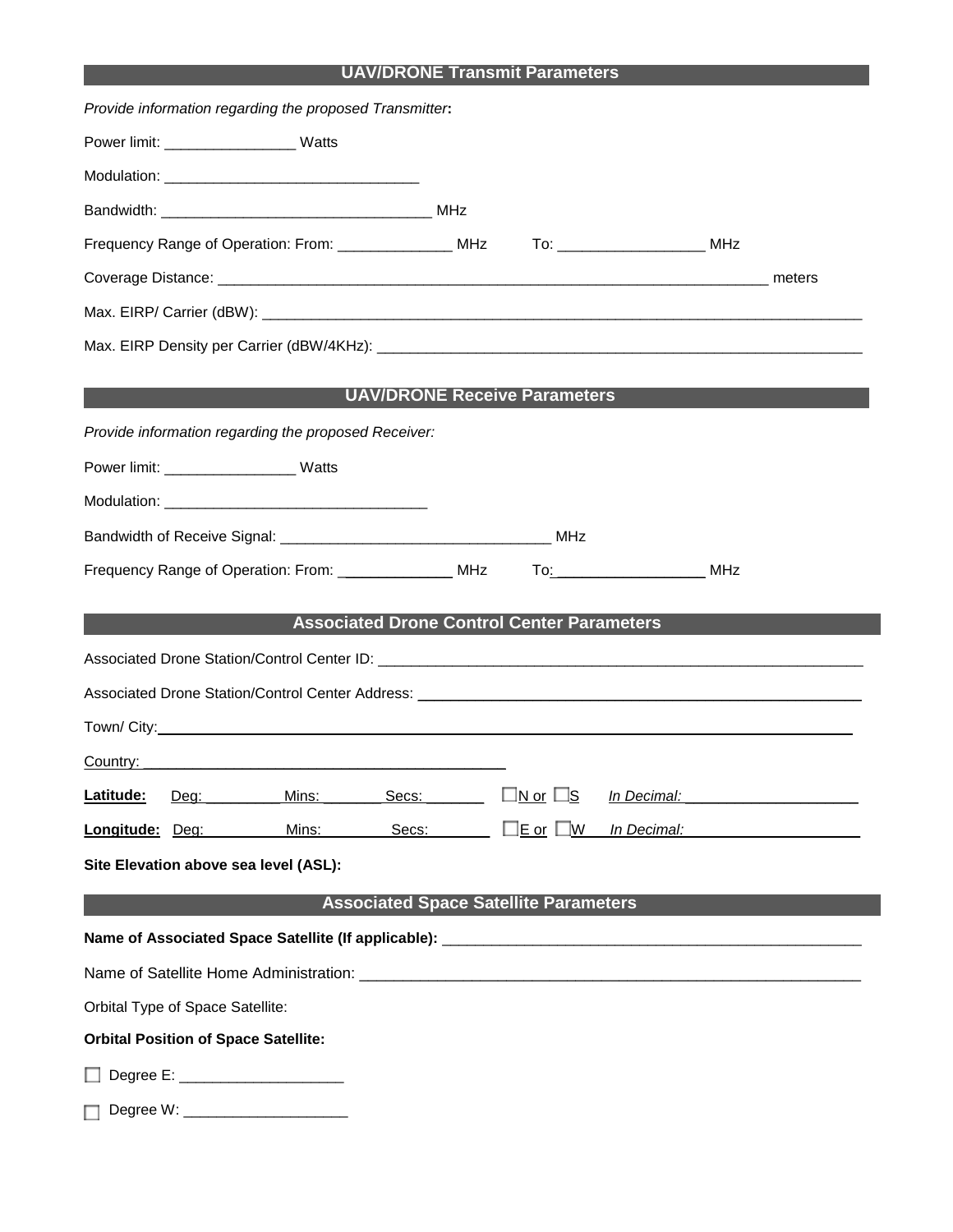#### **UAV/Drone Network Parameters**

Upon deployment, UAV operators are expected to report utilization to the Commission using the template on the Commission's website at <https://www.ncc.gov.ng/technology/spectrum/spectrum-report-templates> with the heading "License Exempt Spectrum Registration Form"

#### **Disclaimer and Signature**

*I certify that the provided information is true and complete.*

*The grant of an Assignment notwithstanding, I understand that any false or misleading information in my application may result in the Commission withdrawing the said Licence and my forfeiture of whatsoever amount I have paid on account of the Licence.*

| Affix Passport |
|----------------|
| Photograph of  |
| Authorized     |
| Representative |
|                |

Signature: \_\_\_\_\_\_\_\_\_\_\_\_\_\_\_\_\_\_\_\_\_\_\_\_\_\_\_\_\_\_\_ Date: \_\_\_\_\_\_\_\_\_\_\_\_\_\_\_\_\_\_\_\_\_\_\_\_\_\_\_\_\_\_\_\_